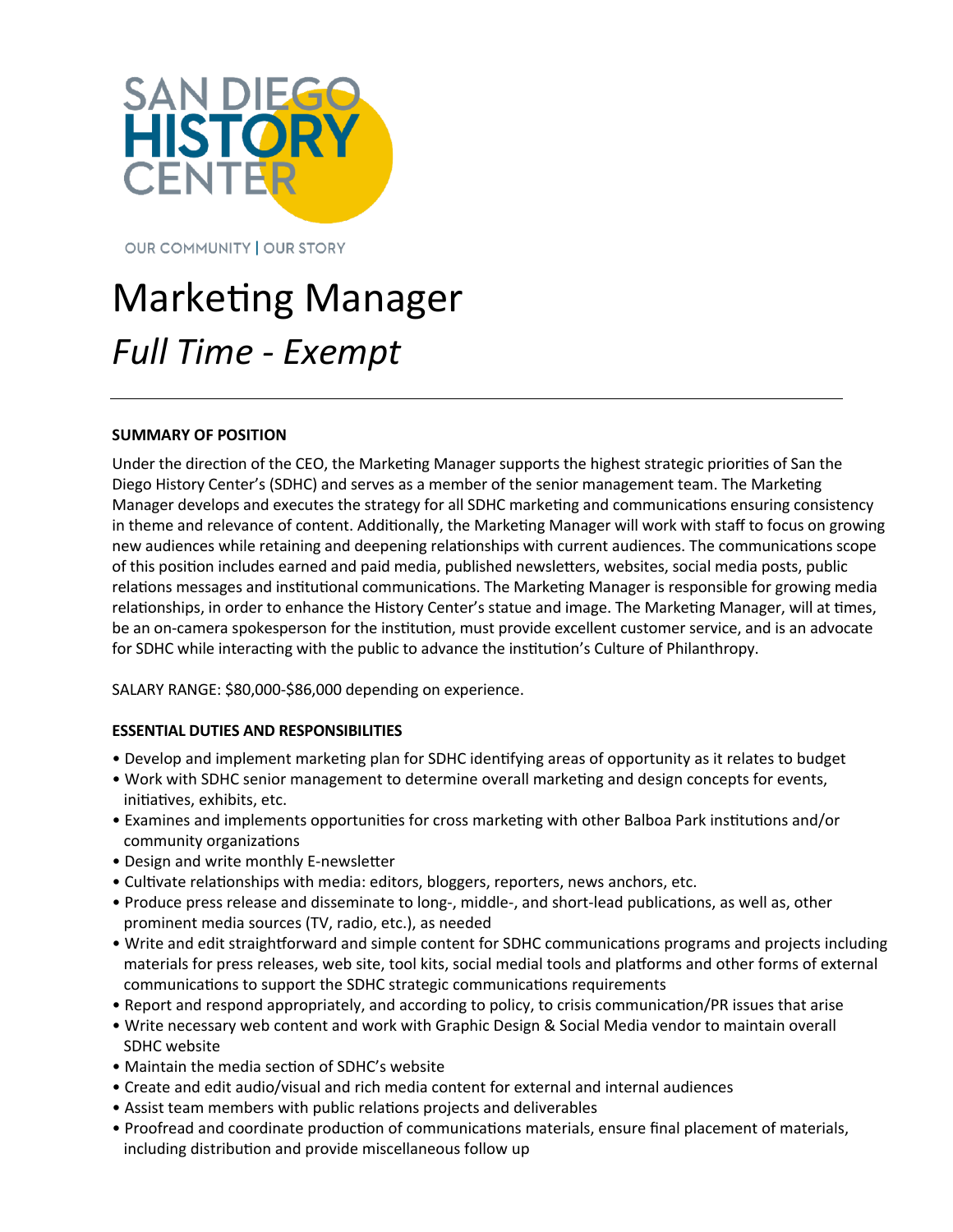- Send press releases via appropriate channels; assemble media kits and disseminate to prominent media sources
- Coordinate television/radio interviews
- Update media contact list accordingly by researching media
- Prepare Press kits for all prominent SDHC events

### **Allocation of Responsibilities**

- 80% communications, marketing, messaging activities
- 20% administrative functions, reporting, database management

## **REQUIREMENTS**

- Bachelor's degree in Communications, Public Relations, Journalism, Advertising, or related field
- Five (5) years' media relations/journalism experience preferred
- Strong proficiency with Adobe Creative Suite products preferred
- Must be able to speak and write in English; Bi-lingual is a plus.
- Proven ability to work on a variety of projects simultaneously, strong project management skills, and an attention to detail
- Demonstrated literacy in MS Office suite software
- Strong writing, editing and communications skills
- Vision, creativity and an entrepreneurial spirit, combined with strong project management, organizational and communication skills are important in this position
- Ability to multitask and remain flexible to accommodate SDHC needs and to take advantage of opportunities
- Ability to use independent judgment to resolve situations as they arise
- Proactive attitude, creative and strategic thinker

#### **WORK ENVIRONMENT**

- Office-type setting
- Museum and exhibition spaces in museums in Balboa and Presidio Park

#### **PHYSICAL DEMANDS**

- Walking, sitting, squatting, standing, kneeling, balancing, manual dexterity, reaching above shoulders, grasping, pushing/pulling (15-60 lbs.), lifting (15-60 lbs.), carrying (10-60 lbs.)
- Climbing stairs, walking over varied terrain
- Repeated adjustments to varied lighting conditions and changing physical space conditions as would be expected in a museum setting; some spaces will have varied climate controlled conditions

#### **ADDITIONAL RESPONSIBILITIES**

• Valid CA Driver's License and reliable transportation with proof of liability insurance

# **EEO STATEMENT**

SDHC believes that equal opportunity for all employees is critical to our continuing success. In accordance with state and federal law, SDHC will not unlawfully discriminate against any employee or applicant for employment on the basis of religion, race, color, national origin, ancestry, disability, marital status, gender, veteran status, sexual orientation, age, medical condition, registered domestic partner status, or any other basis protected by state or federal laws. Opportunity is provided to all employees based on qualifications and job requirements. When necessary, SDHC makes reasonable accommodations for disabled individuals who request an accommodation in accordance with state and federal laws.